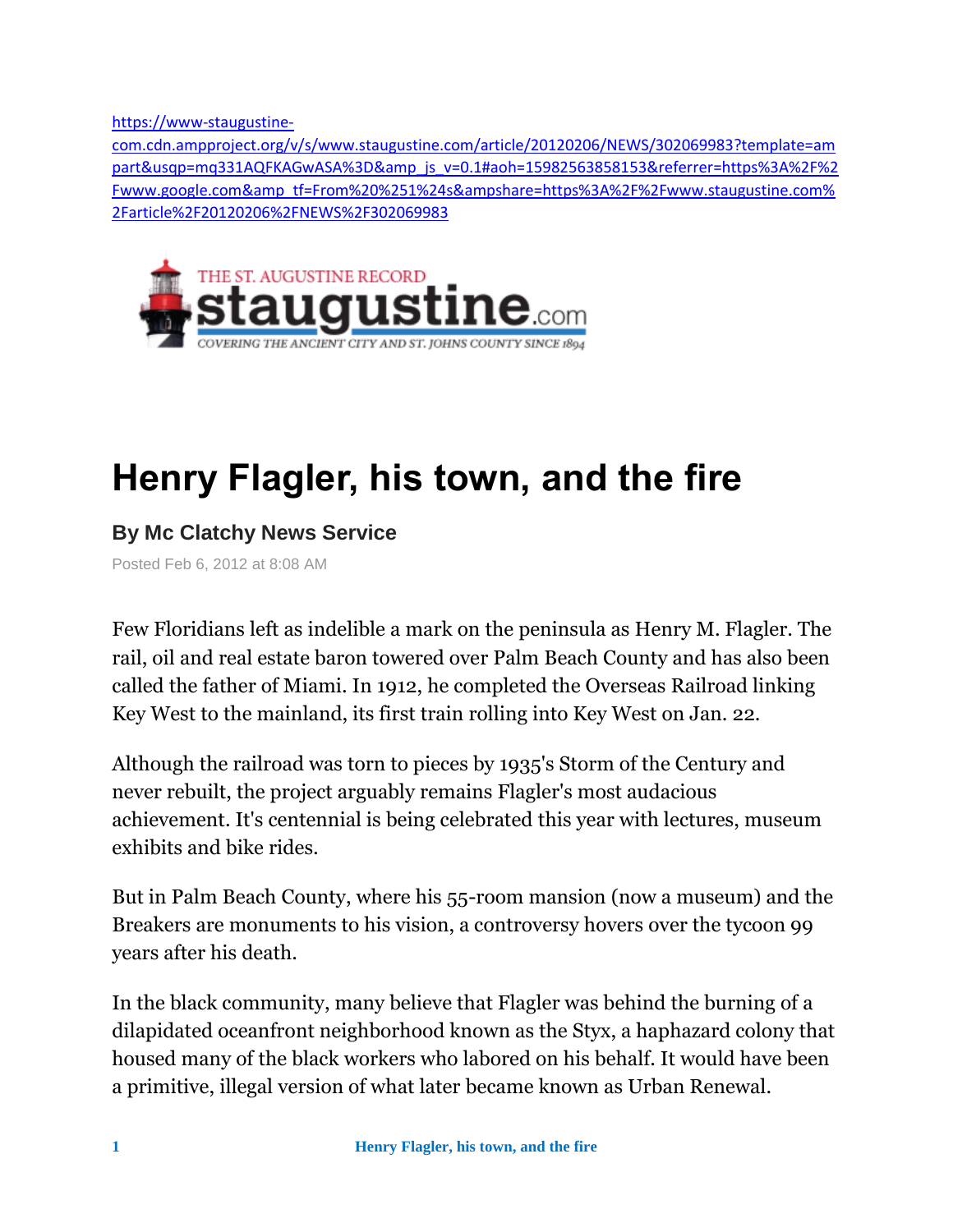The scorched-earth legend has been passed on through generations like an heirloom, and gained currency not long ago in a sensationalized novel.

There's simply no way it is true, said Debi Murray, chief curator of the Palm Beach Historical Society.

"Would he have problems with his employees? Sure. He was a railroad baron and they were working in the worst conditions you could possibly imaginable," Murray said. "But I think it's a huge stretch to believe he torched the Styx."

One in six Palm Beach County residents are black, and to many of those residents, the assertion that Flagler had a role in the destruction of the Styx in 1912 is not far-fetched.

"From what I've seen in the past, it has never been refuted," said Lia Gaines, the director of the city's NAACP chapter. "When we look at the story of blacks in America, it's been ugly for most of that history. But we were able to persist."

Here's what most everyone can agree on: In the early 1900s, the area now known as Palm Beach began to evolve from an untamed frontier town into a winter playground for rich snowbirds, thanks to the extension of Flagler's Florida East Coast Railroad down the Atlantic Seaboard.

### A CHEAP OPTION

During the construction of Palm Beach's first two iconic hotels - the Royal Poinciana and the Breakers - the black labor force needed a place to live, so they created a tent settlement at what is now Sunset and Sunrise avenues off North County Road. They called it the Styx because of its (at the time) remote locale, said Jim Ponce, 94-year-old historian at The Breakers. There was no running water, so the raw sewage piled high. But it was a close and cheap option for poor blacks who worked in the resorts.

At its peak, some 2,000 blacks are said to have lived in the Styx, a slum owned not by Flagler but by brothers Edward R. and John R. Bradley. As the years went on, most of their tenants were either single men or heads of households who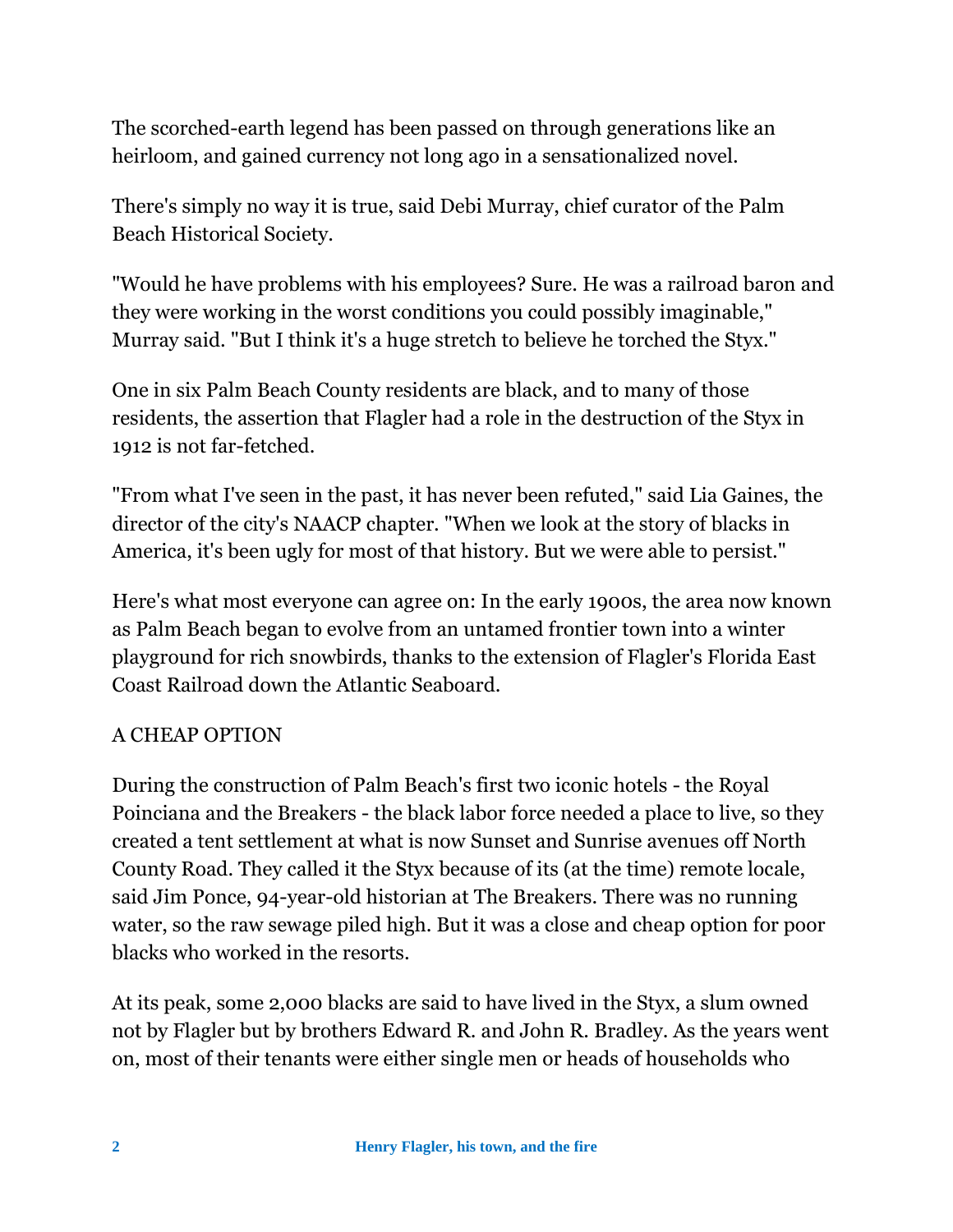stayed in the shantytown during the work week, but whose families lived in better neighborhoods to the west.

Eventually, the white powers-that-be decided the growing eyesore had to go. Newspaper clippings from the early 1900s show an effort by local business and political leaders to have the tent city closed on sanitary grounds. Eviction notices were issued, and by 1912, the entire population was asked to leave. But how exactly it was shut down remains a point of heated debate.

### THE CARNIVAL

The legend: Flagler's henchmen burned out anyone who didn't budge. As the story goes, he brought a carnival to town, and provided free tickets to all of his black employees, emptying the compound. When the residents returned, their homes were in embers and they had no choice but to find another place to live.

A century later, that's the accepted account of events for many in Palm Beach County. And with his book The Styx, author Jonathon King gave cover to those believing the worst. King's novel, published by Middle River Press in 2009, accepts the premise that the Styx was burned to the ground, although he admits his thesis employed a healthy amount of creative license.

Thing is, fires were common in those days of potbelly stoves and open hearths. A shantytown like the Styx would have been especially vulnerable. At the time, there were numerous fires around the island - including at some of the fancy resorts - that had nothing to do with arson, Murray said.

"I never found a news report, or came across any actual documentation of the fire," King said. "It's a work of fiction. It is folklore, it is a myth. But I think it could have happened, just in stages."

Willie Miller, 36, a fifth-generation Palm Beach County resident, said his greataunt, Inez Peppers Lovett, lived in the Styx, remembered no fire and said she left of her own accord.

Her characterization of the Styx's demise ran so counter to everything Miller heard outside of his family, he felt compelled to sift through old newspaper